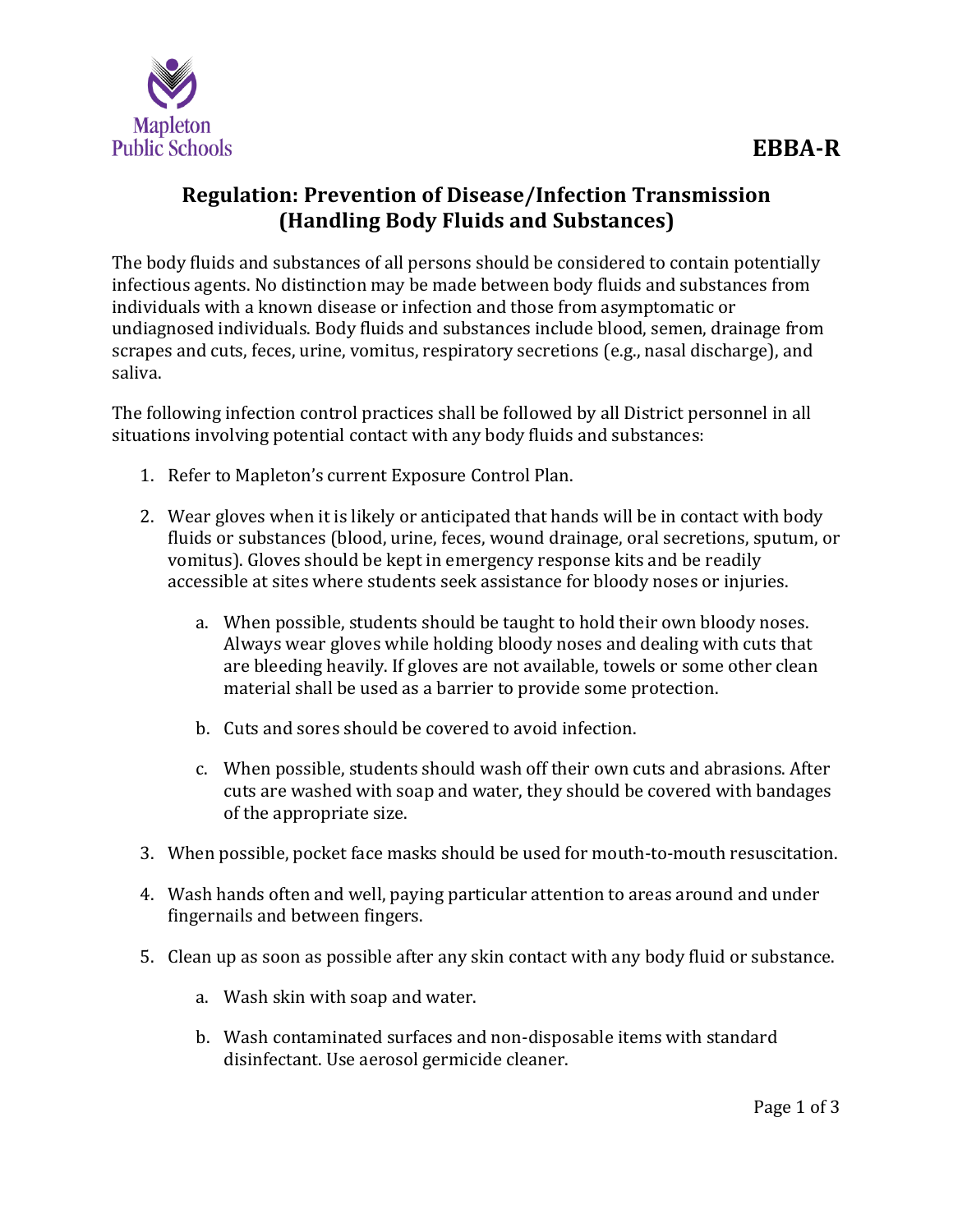

- c. Wash contaminated clothing and linen in detergent with hot water.
- d. Contaminated tissues, paper towels, and other disposable items should be placed in double plastic bags before being discarded.
- e. Refer to current recommendations for sanitation and disinfection in the Exposure Control Plan.

Although HIV (human immuno-deficiency virus)/AIDS (acquired immune deficiency syndrome) has received a great deal of attention, there are many other communicable diseases to be aware of. The table below lists several common communicable diseases and sources of infection. Staff should be familiar with this table.

- 1. It is extremely difficult to be infected with HIV/AIDS, particularly when skin is intact.
- 2. HIV/AIDS is transmitted by blood, semen, or vaginal secretions getting into the bloodstream of a non-infected person.
- 3. Other body substances (saliva, tears, urine, and feces) contain extremely small levels of the virus, if any.
- 4. There have been no documented cases of HIV/AIDS transmitted by mouth-to-mouth resuscitation.
- 5. HIV is easily destroyed by common disinfectants.